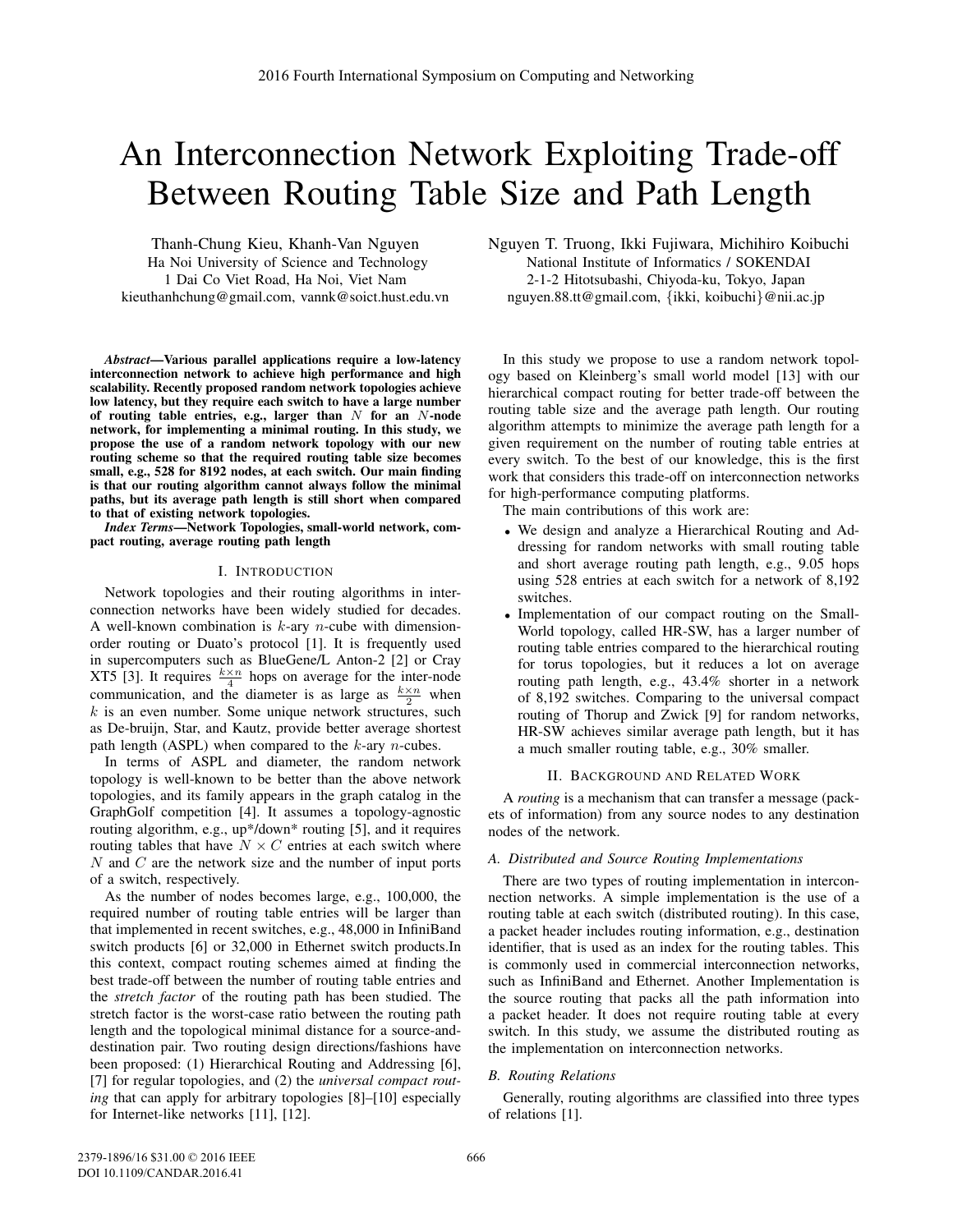- 1) The  $N(\text{source}) \times N(\text{destination}) \rightarrow P$  routing relation (all-at-once), where  $N$  is the node set and  $P$  is the path set.
- 2) The  $C \times N \mapsto C$  routing relation, which considers the input port of the packet to find the output channel C.
- 3) The  $\hat{N} \times N \mapsto \hat{C}$  routing relation, which only takes into account the current and destination nodes to determine the output channel.

All of the three types can be deployed using a routing table, but they differ in the number of entries. At a switch, the routing table stores the value of the relation, e.g., the identifier of the output port on the routing path, that is indexed by the destination identifier. To forward a packet, the switch has to compare the destination address of the message to all the indexes in order to choose an appropriate route. Hereafter we call this "the routing lookup function". Following the above taxonomy, the number of entries in each switch is at most  $N \times N \times C$  in the first type,  $N \times C$  in the second type, and  $N$  in the third type, respectively. The first routing relation can express an arbitrary routing algorithm but its routing table becomes large. By contrast the third routing relation requires the smallest number of routing table entries. In this study we focus on reducing the number of stored entries by constructing the routing schemes that require less than  $N$  entries (known as *compact routing* schemes approach). Next, we review the wellknown compact routing schemes and their targeted topologies.

# *C. Network Topologies and Compact Routing Algorithms*

Compact routing refers to the design of routing scheme that uses a small number of routing table entries (*RT*) at each node so that a small ratio between the path length of the route and the shortest path, i.e., the *stretch* of routes, is provided. For a given family of network topologies, finding the best trade-off between RT and stretch is the focus of this research area. The routing scheme that can apply on all the networks is called *universal compact routing*.

Focusing on small routing table size, Kleinrock and Kamoun proposed Hierarchical Routing and Addressing technique, which is the basis of today's Internet routing approach [7]. The main idea is that the nodes in a network are grouped into clusters, then the clusters may be grouped into clusters of clusters, and so on. Each node keeps complete information of the nodes that are close to it, e.g., in the same cluster, while stores less information of the further away nodes, e.g., stores the nodes in the other clusters by only one entry. The summary of related works in this area [11] show that the efficiency of the hierarchical approach in terms of RT-strech trade-off depends on (1) the abundance of remote nodes or (2) the regularity of the network topologies. Typically, the torus topology family has the former property, e.g., 3-D Torus with Dimension-Order Routing (DOR). Dragonfly [14], which is one of the current state-of-the-art high-radix topologies, and the b-ary tree structure are considered as the latter type of topologies. For example, Mariano et al. proposed to use the Hierarchical Routing and Addressing technique for Exascale HPC Systems that employ Flattened Butterfly, Folded-Clos, and Dragonfly topologies in [6].

By contrast, the hierarchical approach is not suitable for random network topologies because these network topologies

have small average path length (sparse remote nodes) by exploiting randomness (irregularity). In this context, researchers paid attention on the universal compact routing that has a good RT-strech trade-off by finding the lower bound of the routing table size versus the stretch.

In a general view, a shortest path routing (stretch-1) requires  $O(n)$  entries or  $O(n \log(n))$  bits at each node, where n is the number of nodes. Below, we summarize the well-known theoretical bound of routing table size at each node with the "bits" metrics to keep the consistency with the previous work. The analysis in [8] showed that a compact routing scheme that uses only  $O(n)$  bits leads to route a message with a stretch of factor at least 3. Thorup and Zwick proved that any compact routing scheme with stretch less than 5 can not archive the RT smaller than  $\Omega(n^{1/2})$  [15].

Looking inside the concrete routing schemes, Cowen proposed the landmark-based algorithms [10] with stretch-3 and  $\tilde{O}(n^{2/3})$  of RT<sup>1</sup>. Improving this landmark-based approach, Thorup and Zwick designed a new routing scheme that archives stretch-3 with only  $\tilde{O}(n^{1/2})$  [9]. The main idea of this approach lays on finding a representative set of nodes as landmarks and finding the neighborhood for each remaining node (the cluster of a node). A non-landmark node keeps complete information of the nodes in its own cluster and all the landmarks. A non-landmark node also uses a landmark node to be its representative, i.e., the closest landmark in terms of graph distance. A landmark node do not have a cluster but it stores the information of all the nodes that it represents. Thus, the routing is simple: if the destination node is in the same cluster of the source node, it uses shortest path routing; otherwise the message is routed to the closest landmark of the destination node and then forwarded to the destination node.

Through the discussion in this section, we focus on the distributed routing implementation, in particular the case for  $N \times N$  routing relation for small routing table size. Towards a good trade-off between RT and the routing path length in highperformance systems, we compare our proposed scheme with the stretch-1 Hierarchical Routing for Torus and Dragonfly networks [6], and the universal compact routing of Thorup and Zwick [9] for random networks.

#### III. OUR HIERARCHICAL COMPACT ROUTING

#### *A. Basic approach*

Following the survey in Section II, we can observe that if a random network has *regularity*, Hierarchical Routing and Addressing may archive a small routing table size and small average routing path length. To design a *regular random* network, we learn the idea of adding random links into a classical network such as a ring or a grid. The prior analysis [16] found that this method can significantly reduce the diameter of the network by taking advantage of the additional random links. The network also takes advantage of the regularity of the base network, which is helpful for deployment. For example, Shin et al. proposed degree-6 random networks for data centers [17] based on Kleinberg's small-world network model [13] starting from 2-D Torus (or 3-D Torus) and then adding random links. This design guarantees the ease of deployment in a server

 ${}^{1}\tilde{O}(f(n)) = f(n) \times \text{polylog}(n)$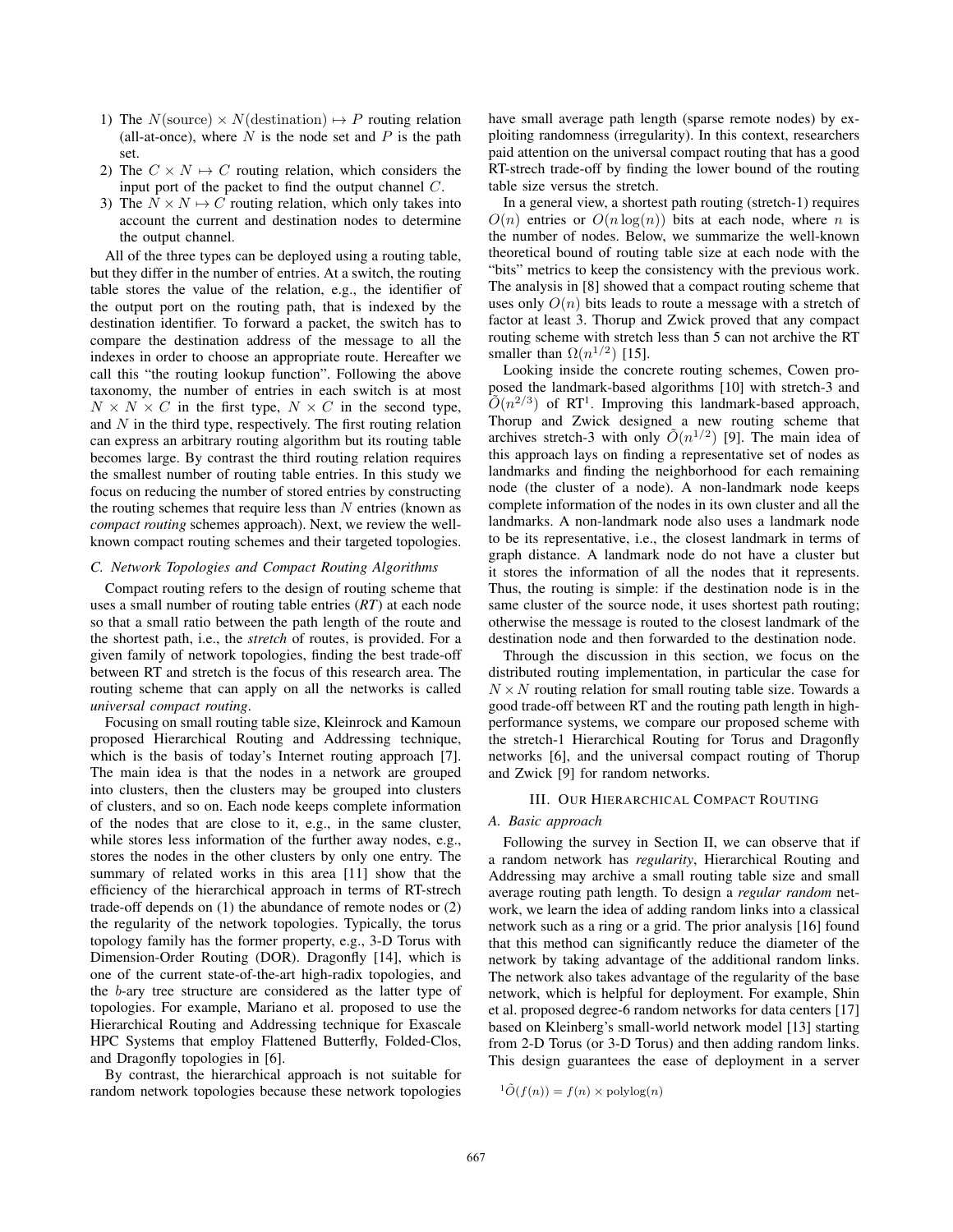

Figure 1. Examples of HR-SW Routing. A message is routed from  $s_1$  to  $d_1$  inside cluster  $C_1$  via shortest path  $R(s_1,d_1)$ . The route between differentcluster switches is combination of inter and intra-cluster routes, e.g., the route between  $s_2$  to  $d_2$  includes  $R(s_2, u_1), (u_1, v_1), R(v_1, u_2), (u_2, v_2), R(v_2, d_2).$ In this case, the intermediate link  $(u_1,v_1)$  that connect  $C_2$  to  $C_3$  is chosen instead of  $(u_3, v_3)$  because  $u_1$  is nearer  $s_2$  than  $u_3$ .

room using the regularity of the torus topology. Therefore, we consider a *regular random* network as a good choice to implement Hierarchical Routing and Addressing such as Kleinberg's small-world network model.

The Kleinberg small-world network model (*SW*-network) is constructed from a grid where each node has links to each other within  $r$  grid steps. Each node also has  $p$  random links generated with the probability inversely proportional to the link's distance. In detail, let  $d(u, v)$  denote the grid distance between two nodes  $u$  and  $v$ . Each random outgoing link from u to v has a probability proportional to  $d(u, v)^{-q}$  where q is a parameter called *clustering exponent*2.

## *B. HR-SW routing*

We now describe our Hierarchical Routing algorithm on the Kleinberg small-world network model (hereafter HR-SW routing). Remind that the main idea of Hierarchical Routing is based on the partitioning the network into clusters and the message forwarding mechanism at each switch.

We consider a grid-based  $SW$ -network  $G$  of  $n$  switches arranged into  $X$  rows  $\times Y$  columns. We also assume that switches connect to the same number of end hosts denoted by  $m$ . In our scheme, the network  $G$  is equally partitioned into smaller grids of size  $a \times b$  switches, i.e., each grid is considered as a cluster. The network now can be seen as an *SW*-network with the size of  $c = \frac{X}{a} \times \frac{Y}{b}$  clusters where a cluster *i* also seen as a subgraph  $CL_i^u$ . Two clusters  $CL_1$  and  $CL<sub>2</sub>$  are connected if there exists a link that connects a switch in  $CL_1$  to a switch in  $CL_2$ , typically the random links.

Using the above partitioning, we generate the routing between two any given switches  $s$  and  $d$ . If the source switch  $s$ and the destination  $d$  are in the same cluster  $CL$ , the message is routed via a shortest path on the subgraph CL. We use  $R(s,d)$  to denote this intra-cluster routing path.

An inter-cluster routing between  $CL<sub>s</sub>$  and  $CL<sub>d</sub>$  includes two phases. The first phase is finding the shortest path between the clusters on the graph  $G'$ . Then each intermediate cluster of this inter-cluster routing path is replaced with the intracluster routing in the second phase. Without loss of generality, **Conventional Addressing** 

| Switch ID $(\log n)$ bits)         | Host ID ( $log m$ bits)           |                         |  |  |  |  |  |
|------------------------------------|-----------------------------------|-------------------------|--|--|--|--|--|
| <b>Our Hierarchical Addressing</b> |                                   |                         |  |  |  |  |  |
| Cluster ID ( $log c$ bits)         | Switch ID $(\log k \text{ bits})$ | Host ID ( $log m$ bits) |  |  |  |  |  |

(a) Hierarchical Addressing of a host that requires  $log(n \times m)$  bits

| <b>Entry No</b> | <b>Address (Binary)</b> |                |           | <b>Output Port</b> |                               |  |
|-----------------|-------------------------|----------------|-----------|--------------------|-------------------------------|--|
|                 | 11                      | 10             | 00        |                    | m same-                       |  |
| .               | $-1$                    | $\cdots$       |           | .                  | switch hosts                  |  |
| m               | П                       | 10             | 11        | 4                  |                               |  |
| $m+1$           | 11                      | 00             | <b>XX</b> | $\overline{2}$     | $(k-1)$ same-                 |  |
| $\cdots$        | <b>All A</b>            | 1.14           | 1.1.1     | $\cdots$           | cluster switches              |  |
| $m+k-1$         | 11                      | 0 <sub>1</sub> | <b>XX</b> | 3                  |                               |  |
| $k+m$           | 0 <sub>0</sub>          | XX             | <b>XX</b> |                    |                               |  |
| $\cdots$        | 1.11                    | шt             | $\cdots$  | $\cdots$           | $(c-1)$ different<br>clusters |  |
| $k+m+c-2$       | 10                      | XX             | XX        | 3                  |                               |  |

(b) The routing table of a switch with  $(c - 1) + (k - 1) + m$  entries

Figure 2. Hierarchical Addressing and Routing Table at a switch in a network includes *n* switches partitioned into *c* clusters (*m* hosts per switch,  $k = \frac{n}{c}$  switches per cluster)

assume that  $CL_s \to CL_i \to ... \to CL_d$ ,  $i \in (1,k)$  present the  $k+1$  hop-path between clusters. The route is the combination of R(s,u<sub>1</sub>),  $(u_1, v_1)$ , R( $v_1, u_2$ ) ... R( $v_k, d$ ) where  $(u_i, v_i)$  is the link connects clusters  $CL_{i-1}$  and  $CL_i$  together. Note that there exists many such pairs of  $u_i$  and  $v_i$ . In this case, we heuristically choose the switch  $u_i$  that nearest the current switch due to achieve short path length, e.g.,  $s$  in the beginning or  $v_{i-1}$  at the cluster  $CL_{i-1}$ . Figure 1 illustrates an example of Hierarchical Routing with an intra-cluster path between  $s_1$ and  $d_1$ , and an inter-cluster routing between  $s_2$  and  $d_2$ .

We have the following fact on the upper bound of the maximum routing path length.

*Fact 1:* For a given random network G and a network of cluster G', let  $\Delta$  denote the diameter of G' and  $\delta$  denote the maximum diameter of the clusters. The maximum routing path length is at most  $(\Delta + 1) \times \delta$ .

#### *C. Addressing*

Let us describe our addressing mechanism that implements the HR-SW routing in detail. We consider a random network  $G$  of  $n$  switches. We also assume that switches connect to the same number of end hosts denoted by  $m$ . In our scheme, the network G is equally partitioned into c clusters of  $k = \frac{n}{c}$ switches. Our Hierarchical Addressing is designed to support the longest-prefix-matching lookup technique implemented in current TCAM [18]. Each switch keeps the complete information of all the hosts directly connected to it and all the switches in the same cluster. Besides, all the switches of another cluster are grouped and stored by only one entry in the routing table, i.e., each cluster requires one routing table entry. Thus, the address of a host becomes a combination of host identifier (ID), the switch ID, and the cluster ID. This addressing mechanism requires the same size of memory as the conventional addressing as shown in Figure 2(a). Clearly, each switch requires  $RT = (c-1) + (k-1) + m$  routing table entries as presented in Figure 2(b) and the equation below.

$$
RT = c + \frac{n}{c} + m - 2 \tag{1}
$$

<sup>2</sup>The analysis of Kleinberg [13] showed that the *SW*-network has good performance in terms of average path length when the clustering exponent is set in the range between 1.5 and 2.5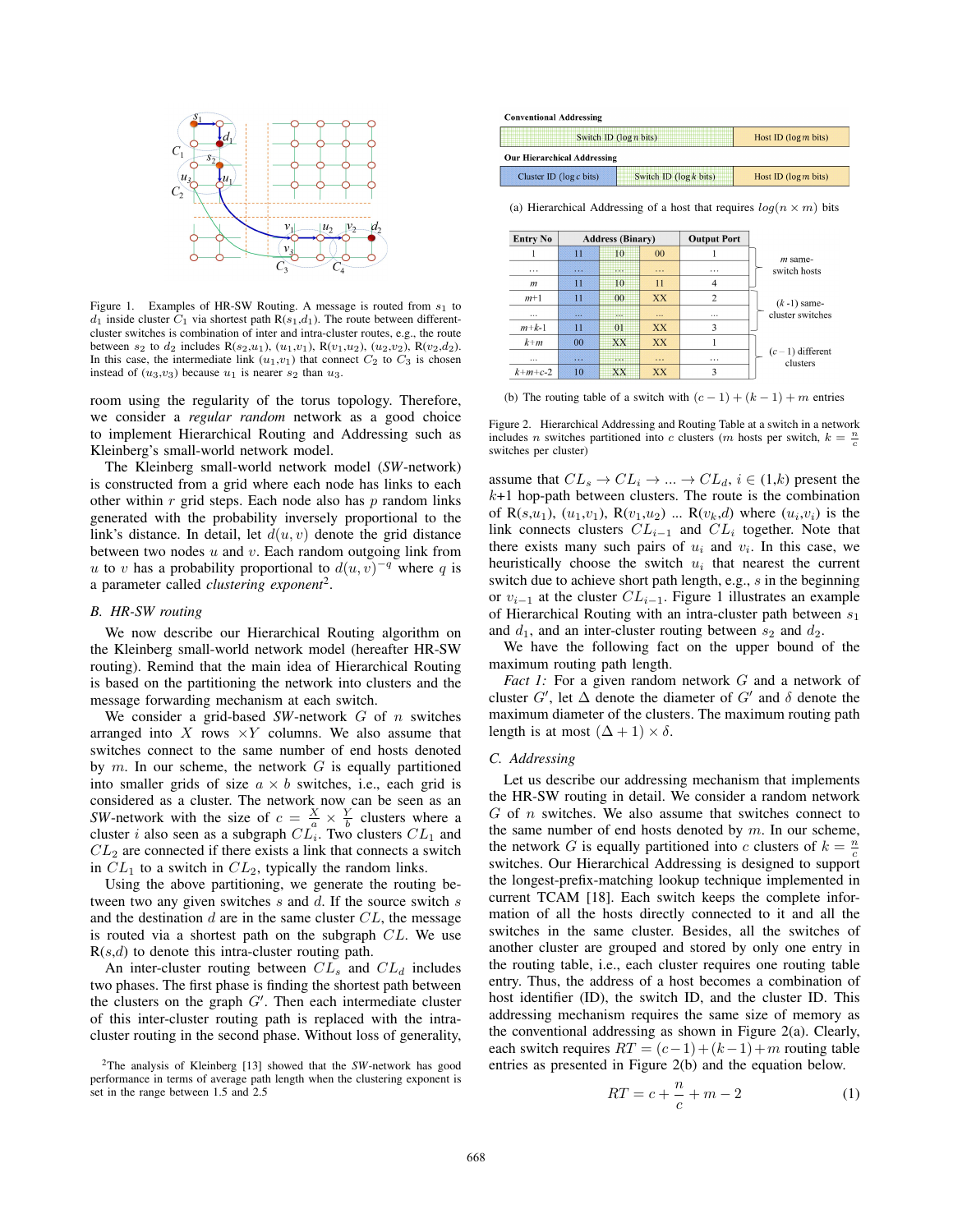

Figure 3. Trade-off between routing table size and routing path length of HR-SW Routing in a network of 4,096 switches.

The Equation 1 shows that the number of routing table entries depends on the number of clusters  $c$  (and also the cluster size  $\frac{n}{e}$ ). Thus, we have to consider how to partition the network. We analyze the trade-off between routing table size, routing path length, and the number of clusters in Section IV.

## IV. EXPERIMENT

#### *A. Analysis of the HR-SW*

We aim at measuring the impact of number of clusters to the routing table size (RT) and routing path length of HR-SW. In this experiment, we add only  $p = 2$  random links at each switch with the clustering exponent  $q = 1.6$ . Since we assume that the switches connect to the same number of end hosts, we use the formula (1) for calculating the routing table size without including the number of host per switch, i.e.,  $RT = c + \frac{n}{c} - 1$ .

For a given network size  $n$ , the RT now become a function of the number of clusters  $c$  and reach the minimum value when c approximately equals to  $n^{1/2}$ . Thus, we choose the number of clusters from 1 to 32 when the network size ranges from 1,024 to 8,192 switches. The case of 1 cluster means we use the shortest path routing where a switch knows the information of the whole network.

Figure 3 shows the average and maximum routing path length of HR-SW Routing in a network of 4,096 switches. Shorter routing path and smaller RT are considered better. We found that the larger number of clusters, the longer the routing path length. For example, when the number of clusters are 4 and 16, the average routing path length are 31% and 46% higher than the case of 1 cluster, respectively. Those are  $88\%$ and 163% for the maximum routing path length. The result implies that if we want to save more cost (typically the routing table size), we have to sacrifice performance (typically the routing path length).

In addition, we found that the increasing rate of the routing path length (also the decreasing rate of the routing table size) becomes slower when the number of clusters increases. Hence, we choose the case of 16 clusters when comparing HR-SW to the other compact routing algorithms in the next subsection.

## *B. HR-SW vs. Compact routing algorithms*

We now compare our proposed HR-SW to other compact routing algorithms for interconnections of HPC systems such as stretch-1 Hierarchical Routing for Torus and Dragonfly [6] (represented as Shortest-3-D Torus, and Shortest-Dragonfly). We also choose the proposal on universal compact routing of Thorup and Zwick [9] for random network and small-world network as the main competitors (represented as TZ-Random, and TZ-SW).

Regarding the evaluation of routing table size, all the evaluated hierarchical compact routing schemes including HR-SW require the same RT because these routing schemes divide the network into clusters equally. However, the compact routing TZ based on landmarks does not maintain this equalsize property, which is allowed in the Internet switches. To apply the TZ in random HPC networks, we use the maximum number of routing table size at a switch in this experiment.

We measure the maximum routing path length to compare the worst case in different network sizes from 1,024 to 8,192 switches in Figure 4. The comparison of the average routing path length for the normal case is shown in Figure 5. Shorter path length and smaller routing table size are considered better. In most network sizes, Dragonfly achieves the shortest routing path length whereas 3-D Torus leads to the longest. However implementation of compact routing on 3-D Torus has the smallest routing table size. Our proposed HR-SW, the TZ-Random, and the TZ-SW have lower values in terms of path length compared to 3-D Torus but higher number of routing table entries. For example, in 8,192-switch networks, the path length of HR-SW is lower than 3-D Torus by 34.4% at maximum and 43.4% on average. Comparing to TZ-Random, HR-SW has longer maximum routing path length, similar average path length but much smaller routing table size, e.g., at least 30% of stored entries are eliminated.

When the network size gets larger, although the 3-D Torus maintains the small routing table size, its routing path length significantly increases. By contrast, the Dragonfly and the TZ-Random are good in terms of routing path length but their routing table size increases quite quickly. Interestingly, our HR-SW has similar average routing path length compared to TZ-Random but has lower increasing rate of the routing table size. Thus, we say that our proposal achieves a good trade-off between the routing table size and the routing path length.

# V. CONCLUSION

In this study, we have proposed the use of a random-based network topology with a hierarchical routing scheme for HPC interconnects in order to have a good trade-off between the routing table size and the average routing path length. The nodes are grouped into clusters so that each node stores the information of all the nodes of another cluster using only one table entry. Our routing cannot always follow the minimal